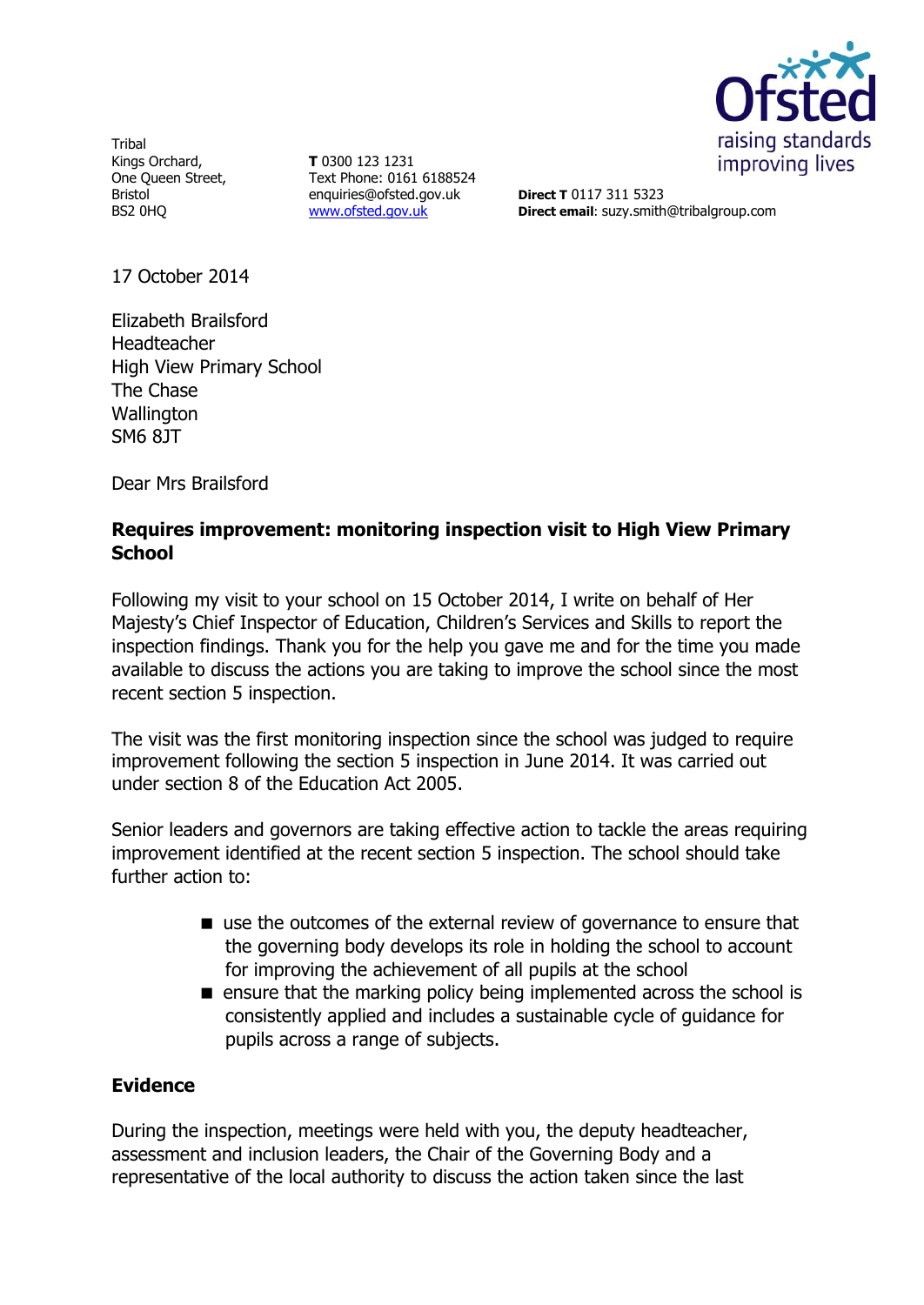

inspection. In addition, informal discussions were held with pupils. The school improvement plan, self evaluation documents and pupils' progress data were evaluated.

# **Context**

In September three teachers joined the school, all newly qualified. The literacy leader is currently on maternity leave and one trainee has started work at the school as part of the local teaching school programme. The Chair of Governors has recently taken up this role having been Vice Chair previously.

#### **Main findings**

The outcomes of the last inspection led to a thorough review of the system for tracking pupils' academic progress and the provision of interventions for underachieving groups. This review has lead to a greater focus on the analsysis of progress data by senior leaders. The initial analysis showed that there were some significant gaps in achievement in reading, writing and mathematics between certain groups of pupils. For example, the gaps in the progress made by pupils entitled to the pupil premium and those with special educational needs and other pupils were too wide. Similarly, issues were found in outcomes for more able pupils. Using this improved data, leaders at the school have introduced systems to ensure that class teachers focus on pupils' progress more effectively. Since September, teachers have used the data on their classes to identify specific gaps in achievement by groups and individuals and, working with senior and middle leaders, develop provision to support them. This is reviewed regularly each half term through a programme of progress meetings which analyse the achievement of all pupils and reinforces the accountability of teachers. The main focus in the meetings is closing any gaps in achievement between groups of pupils and particularly for those eligible for the pupil premium. In addition, pupils' progress data from the meetings are now included, and used, in teachers' performance management. The cycle of governors' meetings have been re-programmed so that pupils' progress tracking can be reviewed by the standards committee and then by the full governing body each term. The aim is to ensure that all governors have up-to-date information about achievement at the school.

A new system for marking pupils' work has been developed which enables more focused responses by pupils to the guidance from teachers in a wider range of subjects. For example, pupils now use a 'writer mat' to show writing targets and the progress towards them in a range of subjects. Evidence from pupils' books show some very detailed marking and clear guidance for pupils, but the school has not developed a consistent and sustainable approach across the school.

The school's improvement plan plan is linked effectively to the key issues from the last inspection. There are clear success criteria, based on the impact of support work